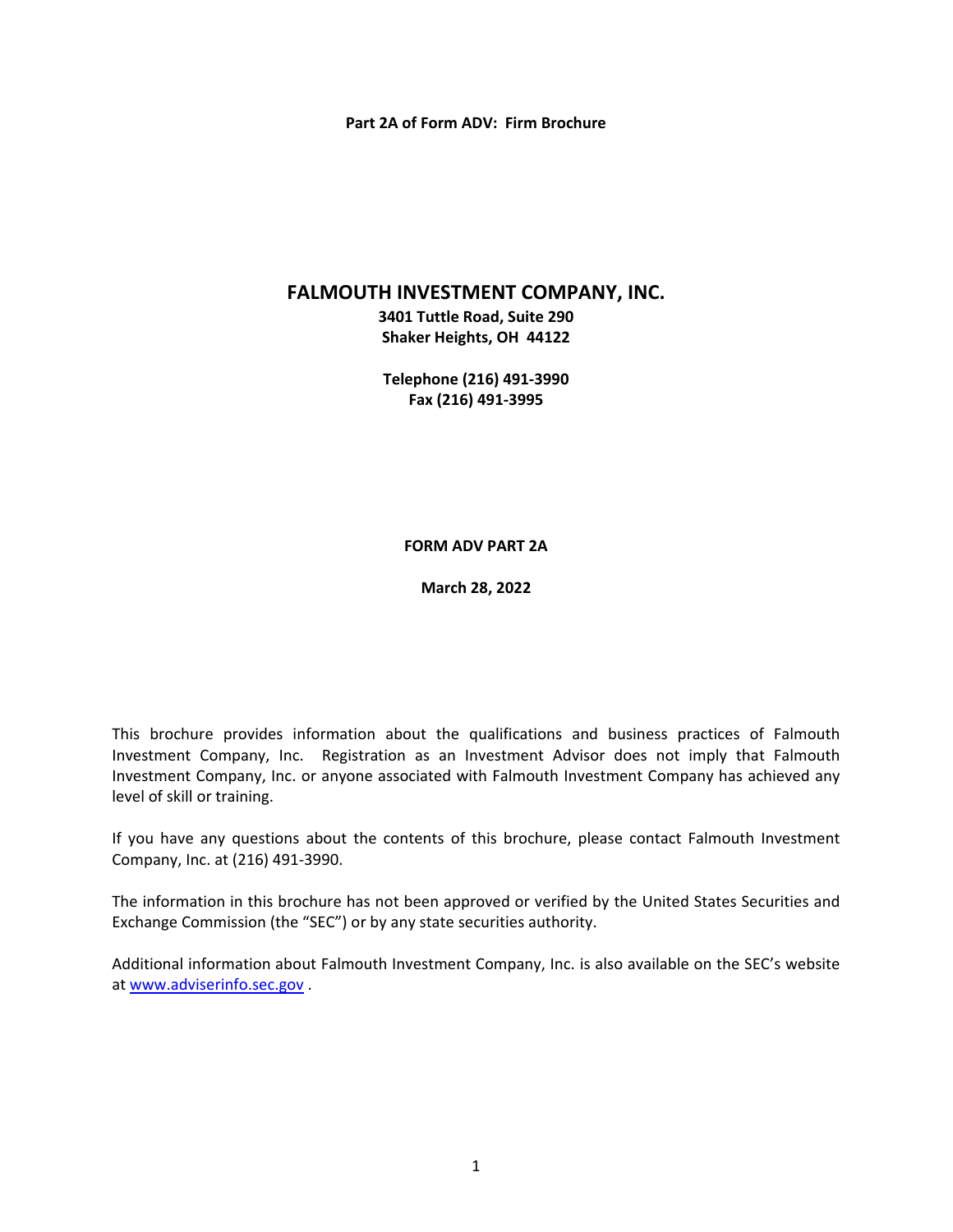# **Item 2 Material Changes**

Falmouth Investment Company, Inc. has experienced no material changes since the last annual update of our brochure on March 25, 2021.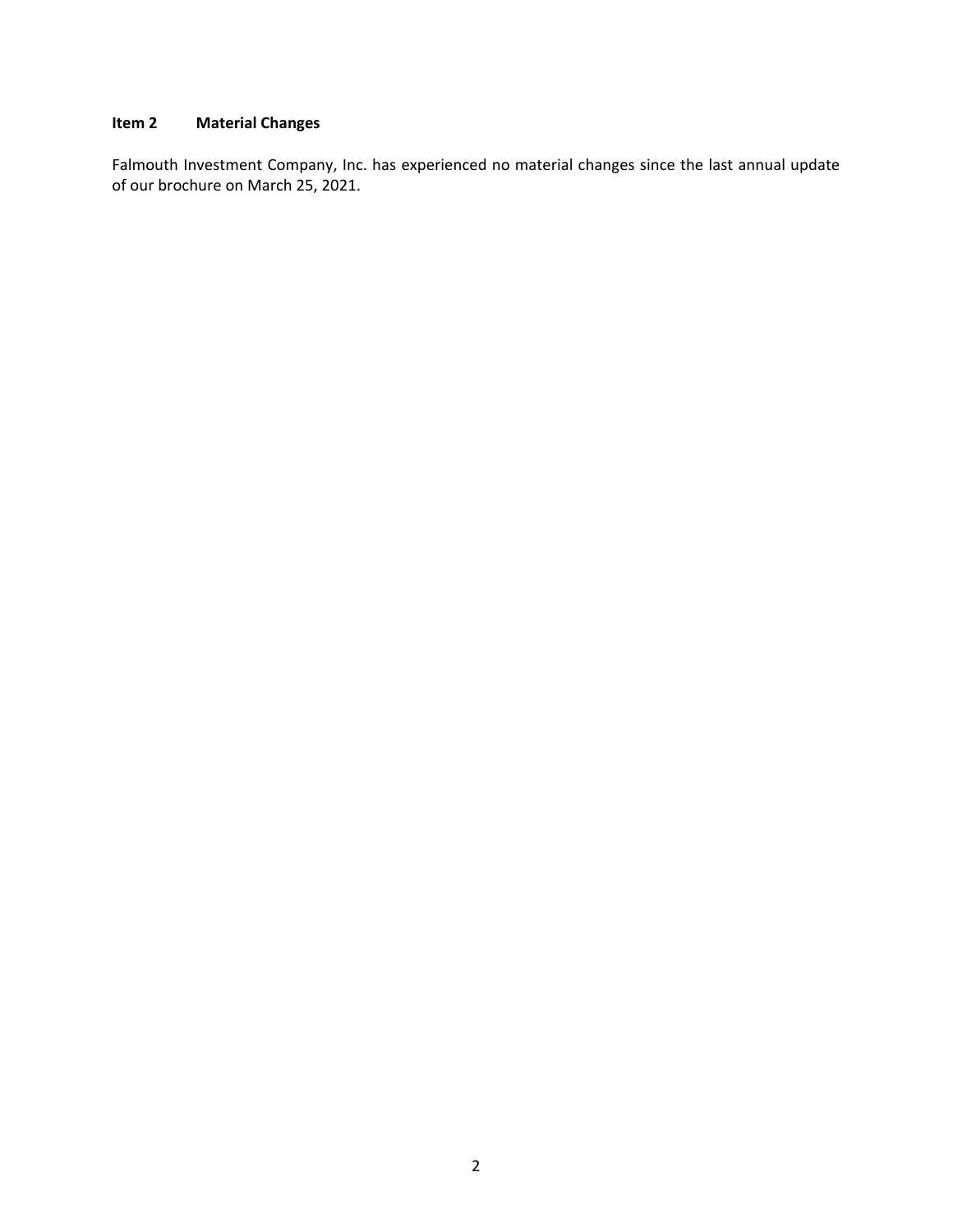#### Item 3 **Table of Contents**

| 1 <sup>1</sup> |                                                                                               |  |
|----------------|-----------------------------------------------------------------------------------------------|--|
| 2.             |                                                                                               |  |
| 3.             |                                                                                               |  |
| 4.             |                                                                                               |  |
| 5.             |                                                                                               |  |
| 6.             |                                                                                               |  |
| 7.             |                                                                                               |  |
| 8.             |                                                                                               |  |
| 9.             |                                                                                               |  |
|                |                                                                                               |  |
|                | 11. Code of Ethics, Participation or Interest in Client Transactions and Personal Trading  11 |  |
|                |                                                                                               |  |
|                |                                                                                               |  |
|                |                                                                                               |  |
|                |                                                                                               |  |
|                |                                                                                               |  |
|                |                                                                                               |  |
|                |                                                                                               |  |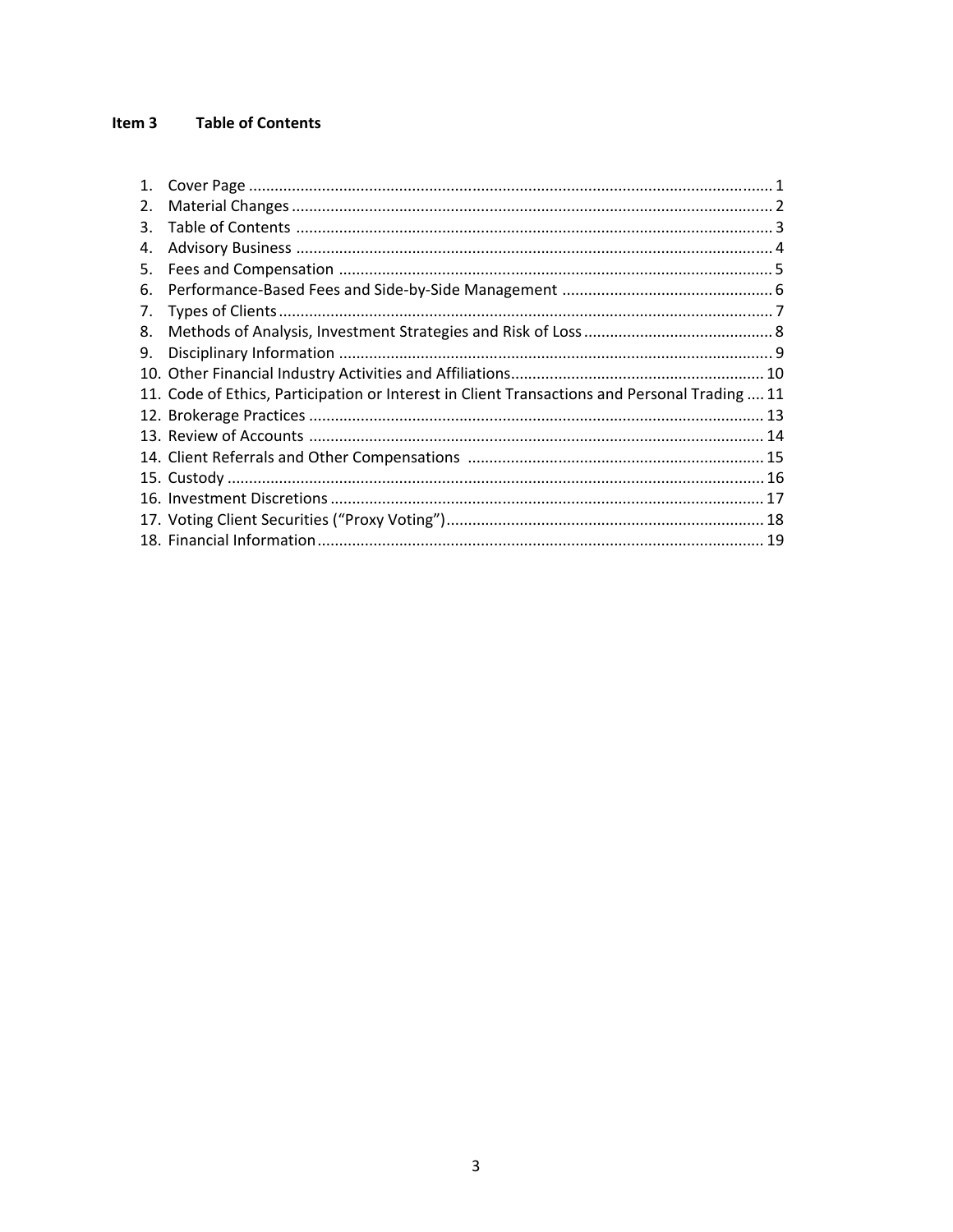#### **Item 4 Advisory Business**

Falmouth Investment Company, Inc ("Falmouth") is a registered investment advisor founded in 1997, with its principal place of business in Shaker Heights, Ohio. Terence C. Sullivan and Christine L. Jemison are the owners of Falmouth.

Falmouth acts as the manager member to investment funds (pools) primarily offered to families who are clients of a related party, Paragon Advisors, Inc. Falmouth provides investment advisory services to these investment funds. Falmouth charges fees to each fund for providing the investment advisory services. Such services include formation and organization of the funds, drafting offering and subscription documents, performing due diligence on investment managers to be utilized by each pool, ongoing monitoring and performance evaluation of the managers, and annual accounting for each fund.

Falmouth manages approximately \$551,000,000 of assets as of January 1, 2022 on a discretionary basis.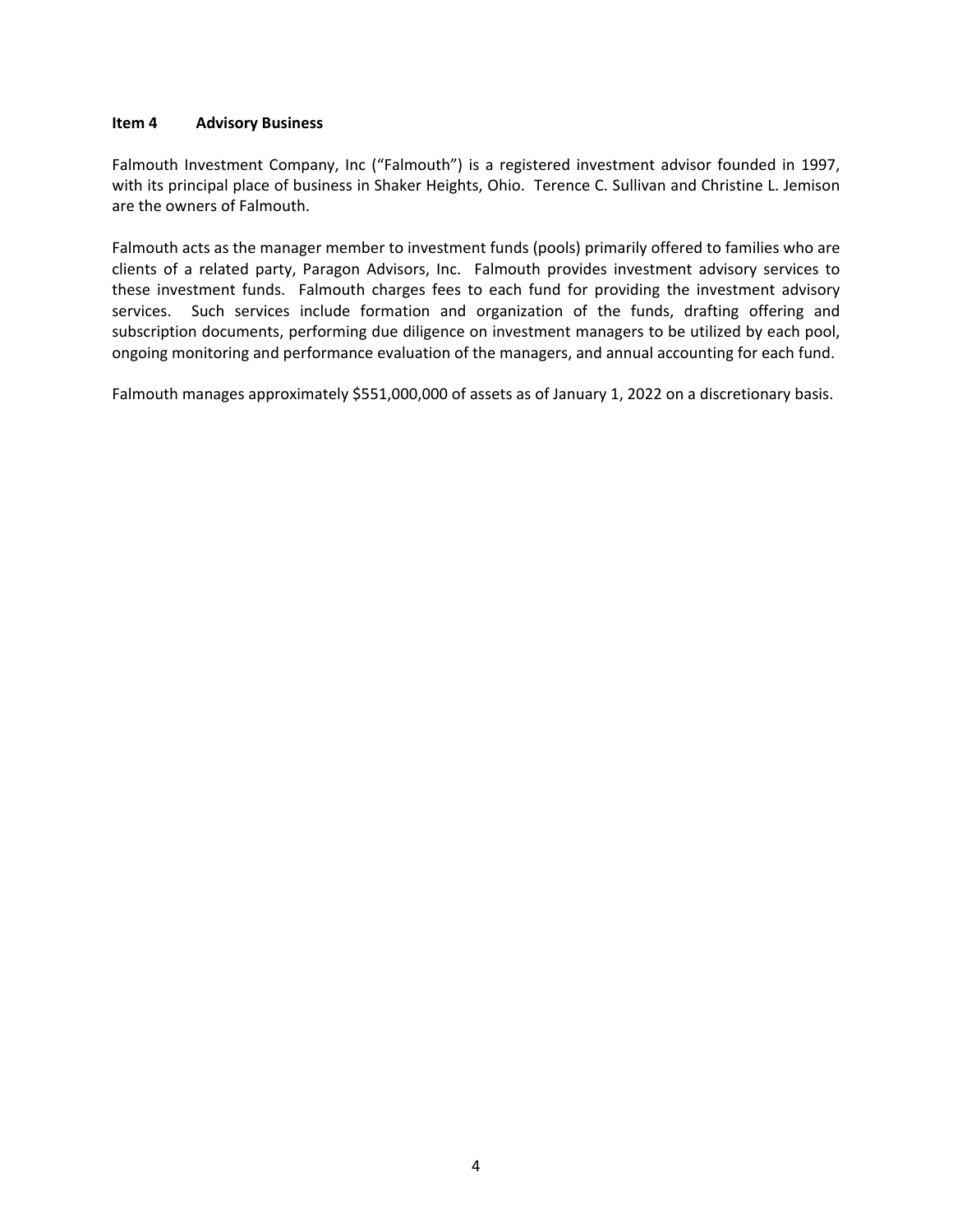#### **Item 5 Fees and Compensation**

Fees charged to the funds for Falmouth's advisory services may vary, depending on the type and structure of each fund. The fee for each pool is based upon the amount of anticipated involvement that Falmouth may have in the investment.

- In all cases, Falmouth charges a fee for the organization of each pool, typically around \$20,000.
- Falmouth then charges an annual asset management fee ("AMF"), paid quarterly in advance, for the ongoing services provided to each fund, as described in Item 4. The annual AMF ranges from 0.4% to 0.8% of the net asset value of the individual investment funds. In some instances, this fee is calculated based on capital committed to the individual funds.
- For some funds, payment of the asset management fee is deferred until the entity has achieved profitability in a given year. Tax distributions may be made to cover the tax liability associated with income allocated to Falmouth. Otherwise, in these cases, Falmouth will not receive asset management fees from funds which do not achieve appreciation in net asset value.
- For certain funds, Falmouth charges a distribution fee when cash distributions exceed capital commitments. Once investors receive distributions equal to their capital commitment, all future distributions are split between the investors and Falmouth, with 2‐2.5% of distributions going to Falmouth. The distribution fee replaces the AMF, which terminates when the distribution fee becomes effective.

Fees are billed to the funds, and the fee agreement for each individual investment fund is disclosed in the respective funds' private placement memorandum ("PPM"), which is provided to an investor before an investment is made.

In addition to the AMF and/or distribution fees paid to Falmouth, the managers of the underlying investment funds will charge advisory and/or incentive fees to the funds in which Falmouth pools are invested. This results in investors paying two levels of advisory fees for the management of their assets in these pooled funds, one directly to Falmouth and one indirectly to the underlying investment fund manager

Paragon Advisors, Inc. ("Paragon"), an affiliate of Falmouth, also receives fees for the preparation of the tax returns for each entity and receives reimbursement for the out‐of‐pocket expenses incurred directly related to each investment fund's activities. Paragon receives compensation for tax return preparation and expense reimbursement after the services are performed or expenses incurred. Paragon's services are provided at a cost comparable to what a third party would charge for similar services.

Fees received in advance would be prorated and refunded in the event Falmouth no longer provided investment advisory services.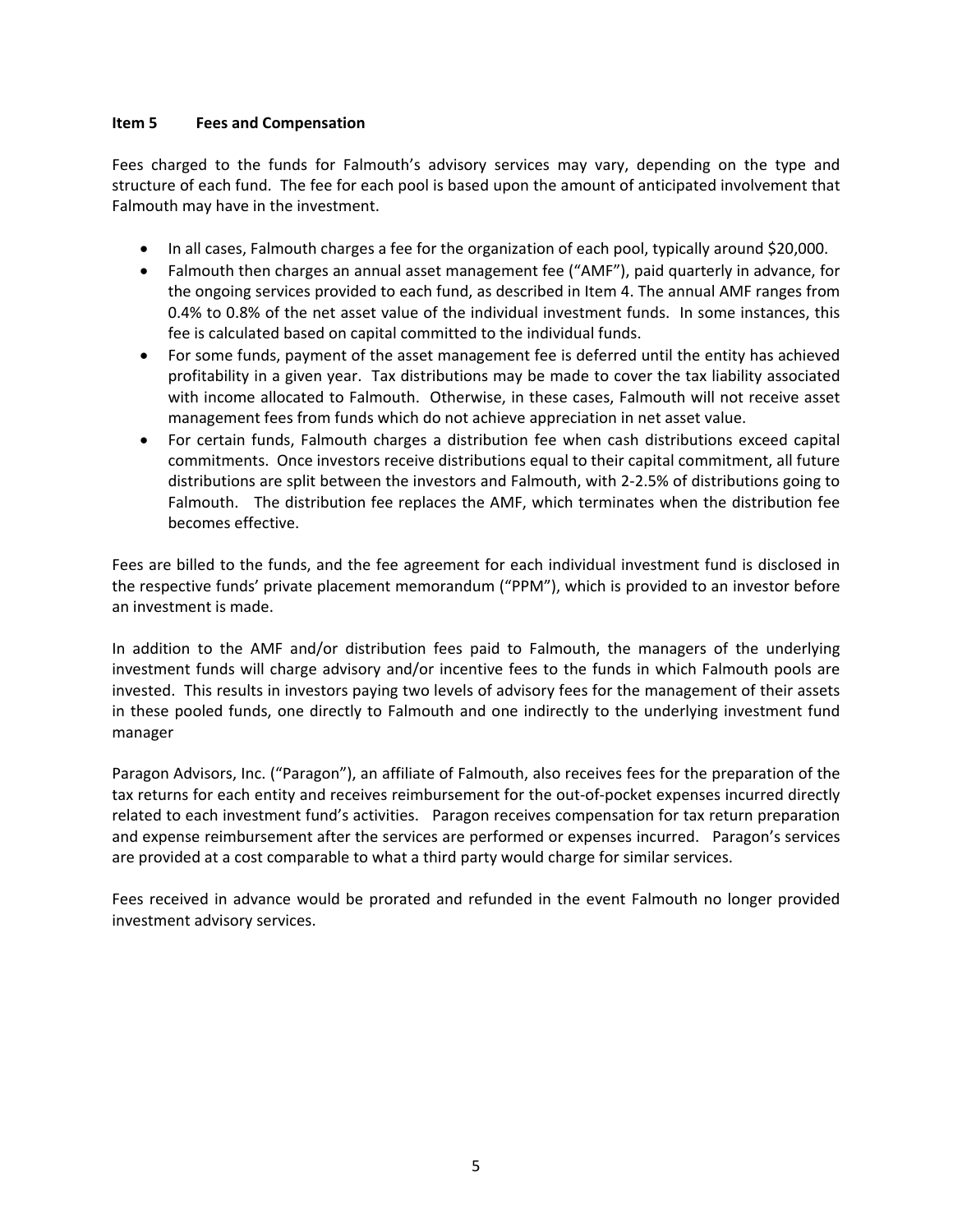#### **Item 6 Performance‐Based Fees and Side‐By‐Side Management**

Falmouth charges management fees based upon capital commitments or assets under management, as described in the investment funds respective PPM. Please see item 5 for a detailed description of the asset management fees charged for its funds. Certain partnerships defer payment of this asset management fee until years in which profits are achieved. In these instances, the deferred amounts accumulate until profits are attained. Falmouth is allocated income from the respective investment fund in years when the investment fund realizes profit. Fees under this method will not be collected for unprofitable investment funds.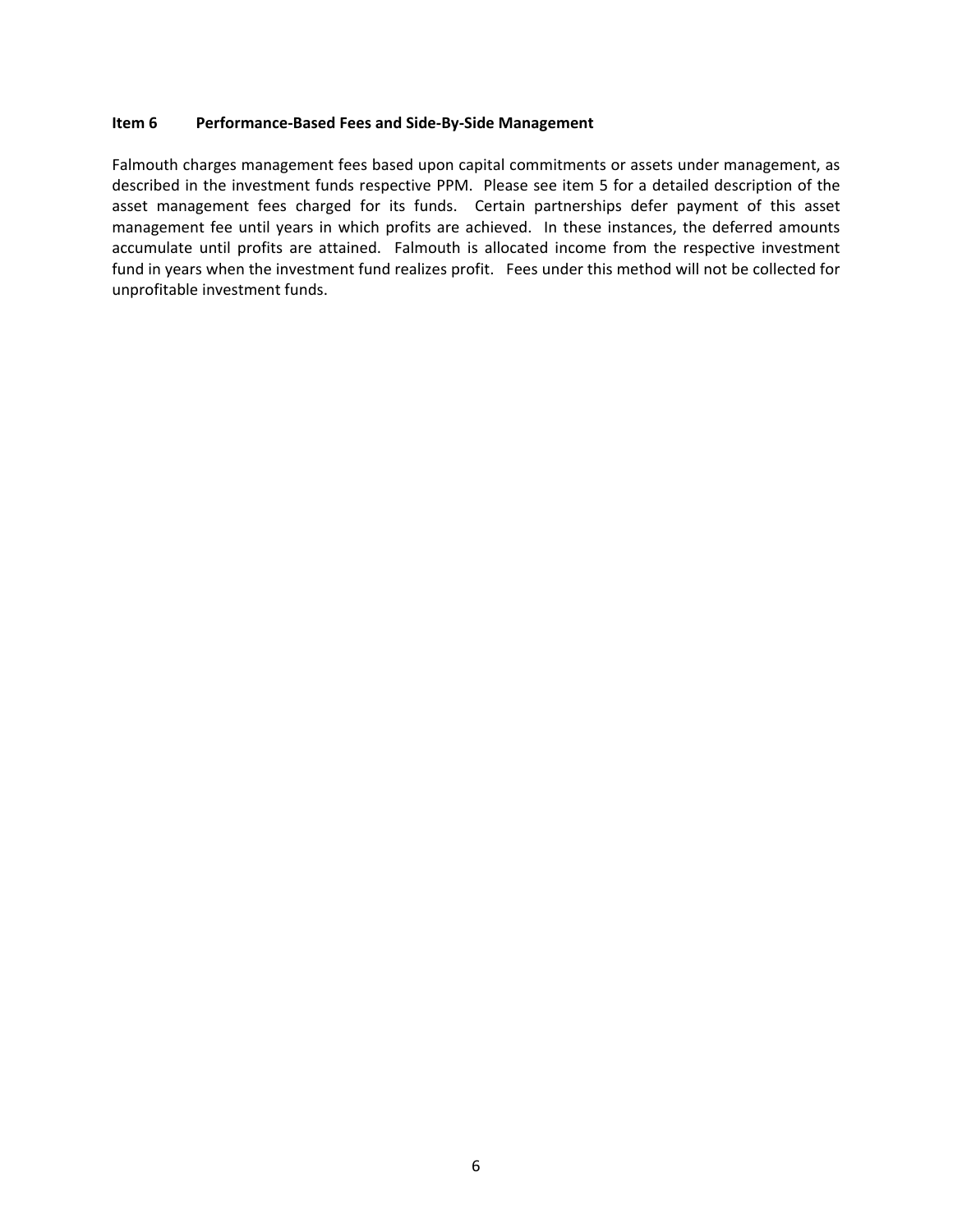## **Item 7 Types of Clients**

Falmouth Investment Company's clients are investment funds (pools) generally set up as LLCs or partnerships primarily offered to clients of Paragon Advisors, Inc, a related company.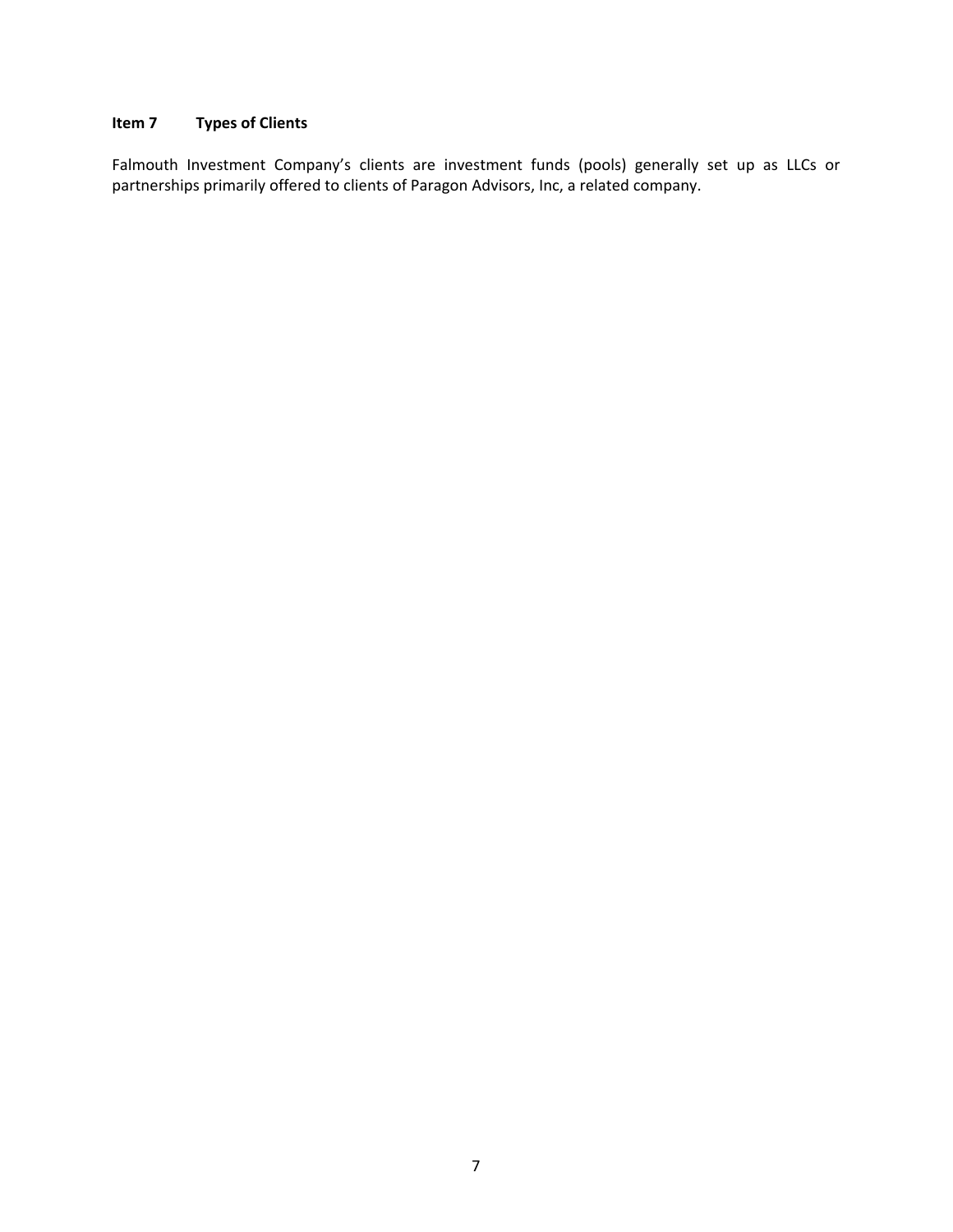#### **Item 8 Methods of Analysis, Investment Strategies and Risk of Loss**

Falmouth does not employ any one particular method of evaluating investments. Its evaluation techniques depend upon the investment being examined. The following are techniques that may be used to evaluate individual opportunities:

- Research reports from investment banking firms
- Research reports from brokerage firms
- General investment publications
- Meetings with money managers
- Meetings with general partners, sponsors or developers
- Meetings and phone calls with references for the sponsors of an investment (such as lawyers, accountants, bankers, etc.)
- Site and office visits
- Review and research regarding prior performance
- Discussions with contacts (developed in over 25 years in the financial advisory business) to evaluate the timelines and viability of an investment
- Continuing education required to maintain CPA and/or CFP designation
- Use of analytical software, such as eVestment Analytic Platform and Reporting Studio and Prequin

Falmouth's investment strategy varies by each investment fund. Each investment fund will invest in a selection of managers based upon the fund's investment strategy as noted in its private placement memorandum. Certain investment funds are classified as hedge funds, which are funds of funds which invest in strategies including long- short US equity, international long-short equity, market neutral, global macro and long/short fixed income strategies. Falmouth also has private equity funds of funds which employ various strategies including Middle Market Buyout, Real Estate, Technology/Venture, Mezzanine, Energy, Credit and Distressed investment strategies. The performance of these funds cannot be guaranteed and past performance is not indicative of future results.

Investing in securities involves a risk of loss to the client which the client should be ready to bear.

Investments in private equity funds are subject to restrictions on the re‐sale of such investments. These investments are illiquid and may have no readily available market price. Contract terms of these vehicles may provide restrictions on when the underlying investments may be sold. These terms or other market or operating conditions on the underlying managers may cause the investments to be sold at lower prices than desirable due to liquidity needs, response to economic events or other factors.

Hedge Fund investments cannot ensure that a particular hedge strategy is appropriate, or that the risk is measured properly. These hedging transactions may result in poorer performance than non-hedge transactions, and could increase risk to investors.

Investors or prospective investors can learn more about the risks involved with the investment funds by referencing the investment funds PPM. These are available upon request by calling our office.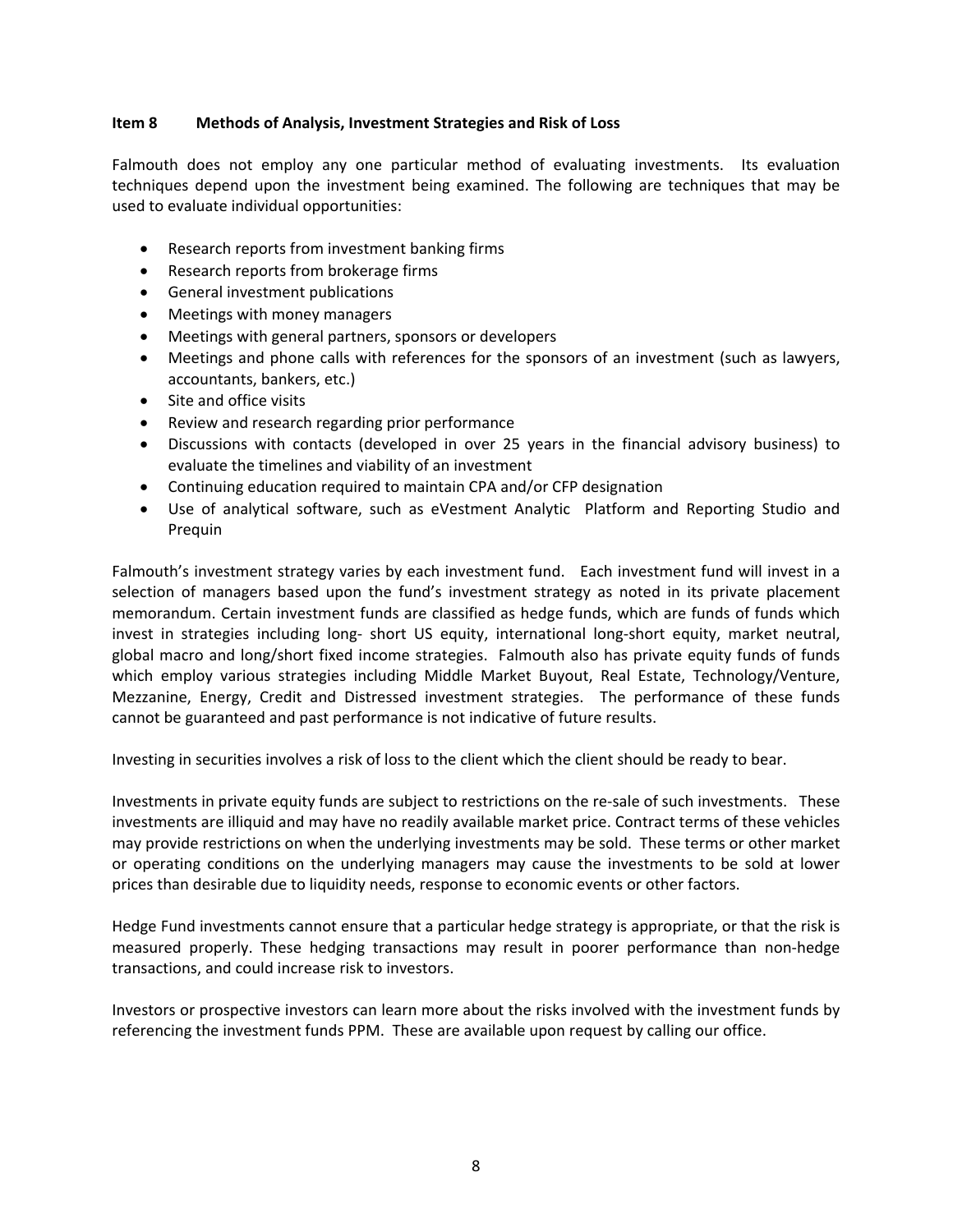# **Item 9 Disciplinary Information**

Falmouth Investment Company has no history of disciplinary action.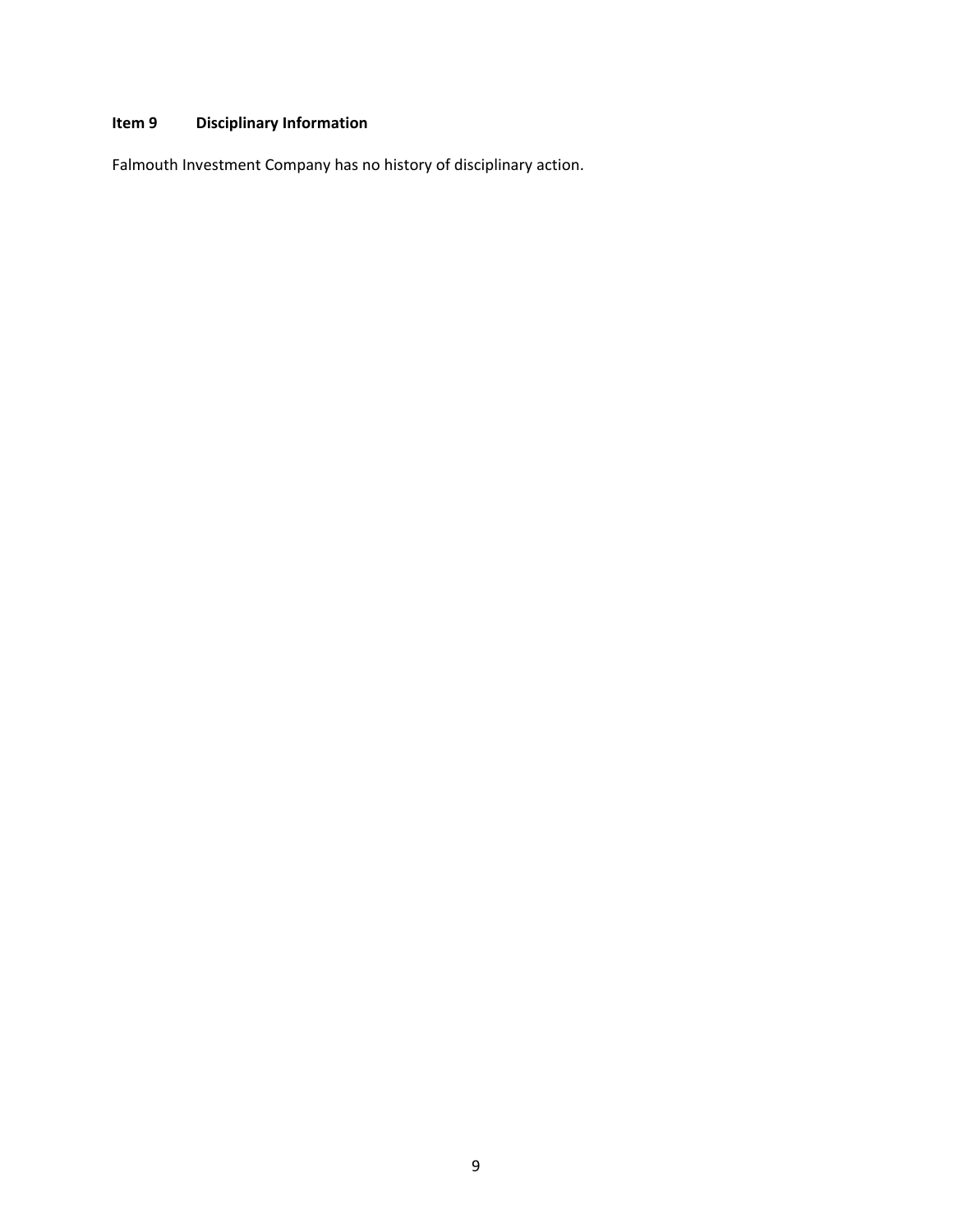#### **Item 10 Other Financial Industry Activities and Affiliations**

As described in Item 5, Falmouth is related to Paragon Advisors through common ownership of both entities by Terence Sullivan and Christine Jemison. Paragon, a registered investment advisor, is a feebased multi‐family office and financial advisory firm specializing in comprehensive and confidential management of family wealth. Paragon provides tax preparation and consulting services to its clients in addition to its financial advisory services.

Falmouth's investment funds are primarily offered to families who are clients of Paragon.

Paragon also provides professional and administrative staff to Falmouth in support of Falmouth's investment advisory service and is compensated for its services to Falmouth's funds. These services are considered extraordinary and beyond the compensation paid by Paragon clients as part of the Core and other services.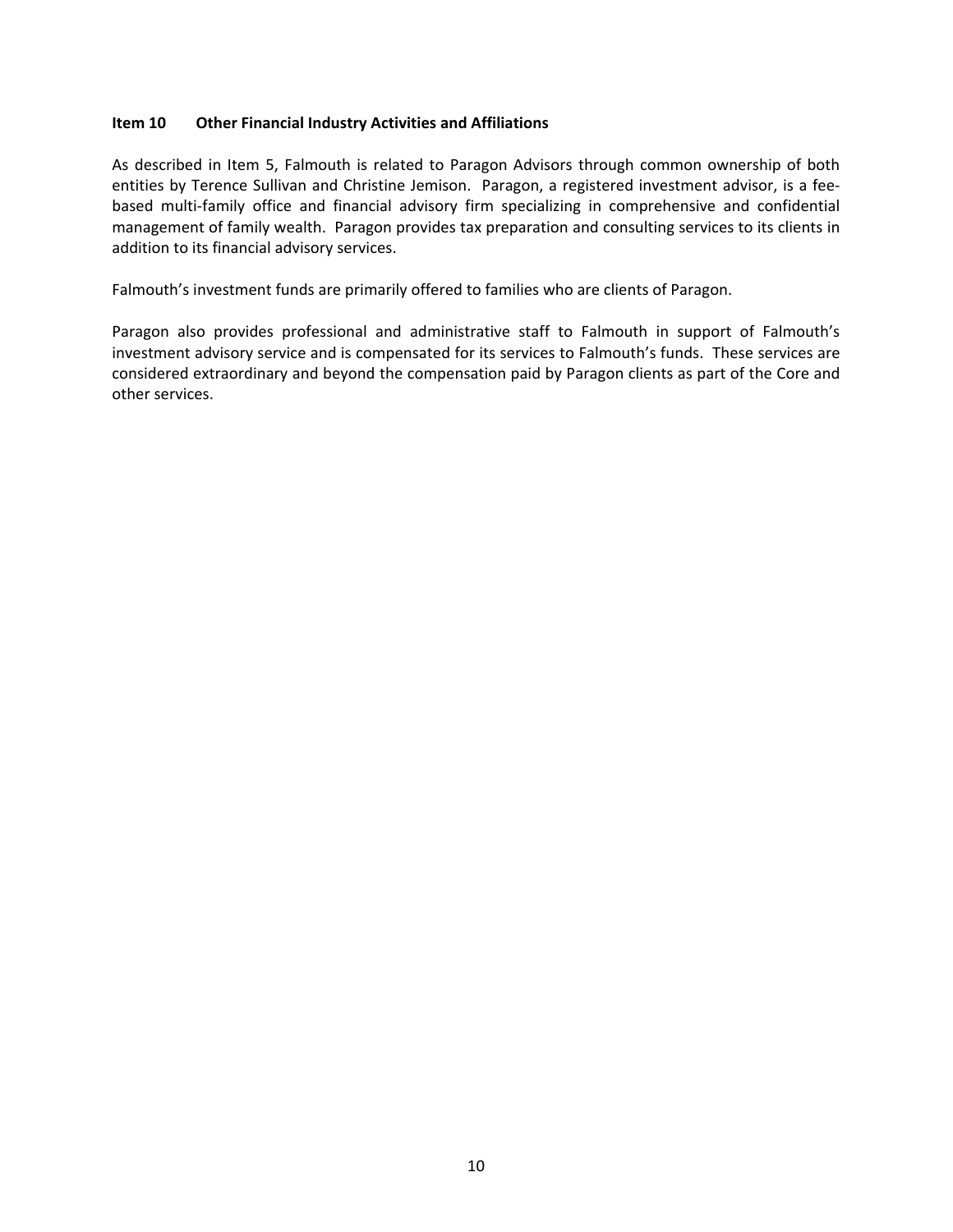#### **Item 11 Code of Ethics, Participation or Interest in Client Transactions and Personal Trading**

#### **Code of Ethics**

Falmouth does not have any employees. Falmouth uses employees of Paragon Advisors, Inc. to perform its advisory services. Falmouth has adopted Paragon's Code of Ethics (the "Code") that obligates Paragon, and Paragon's employees, to have a fiduciary duty to place the interest of clients ahead of their own and the Company's interests. This Code of Ethics applies to all employees of Paragon working on Falmouth advisory clients. Employees must avoid activities, interests and relationships that might interfere with making decisions in the best interest of Advisory Clients.

As fiduciaries, all employees must at all times:

- Place the interest of Advisory Clients first;
- Avoid taking inappropriate advantage of their position;
- Conduct all personal securities transactions in full compliance with the Code, including both preclearance and reporting requirements;
- Refrain from revealing information relating to the investment intentions, activities or portfolios of Advisory Clients except to persons whose responsibilities requires knowledge of such information;
- Abide by the provisions for accepting and giving gifts, and abstain from soliciting gifts of any size under any circumstance;
- Not take any personal advantage of any opportunity properly belonging to any Advisory Client or the Company;
- Refrain from using undue influence to cause or attempt to cause any Advisory Client to purchase, sell or hold any security in a manner calculated to create any personal benefit to such employee.

Clients or prospective clients may obtain a copy of the Code by contacting Susanne M. Powers, Chief Compliance Officer, by email at spowers@paragnadvisors.net or by telephone at 216-491-3990.

#### **Participation or Interest in Client Transactions and Personal Trading Procedures**

Falmouth acts as manager member of investment funds formed to facilitate client investments in certain offerings that, due to size limitations, would not otherwise be accessible to Paragon clients. Paragon employees and affiliates of Paragon may invest in pools alongside clients. Terry Sullivan and Christine Jemison and some other employees have invested their own money along the same economic terms as client investors. For the services provided to these pools, Falmouth will be compensated and will enjoy appreciation of its income. Paragon, its affiliates and its employees are prohibited from taking commissions or other compensation from the sponsors of investments in the funds. However, Paragon will make an effort to have the sponsors reimburse Paragon for the funds' out of pocket and other expenses incurred during the due diligence process.

Paragon employees may recommend to clients securities or investments that they own, purchase or sell for their own accounts. In addition, Terry Sullivan and Christine Jemison and other Paragon employees may invest in the same funds recommended by Falmouth to its advisory clients. Mr. Sullivan is an investor in a preferred stock that was also presented to Paragon clients as an investment opportunity. This potential conflict of interest was disclosed to clients, and the decision as to whether or not to invest in this security was left up to each client. Further, Mr. Sullivan and Ms. Jemison are investors in three business ventures alongside two of Paragon's clients and other investors.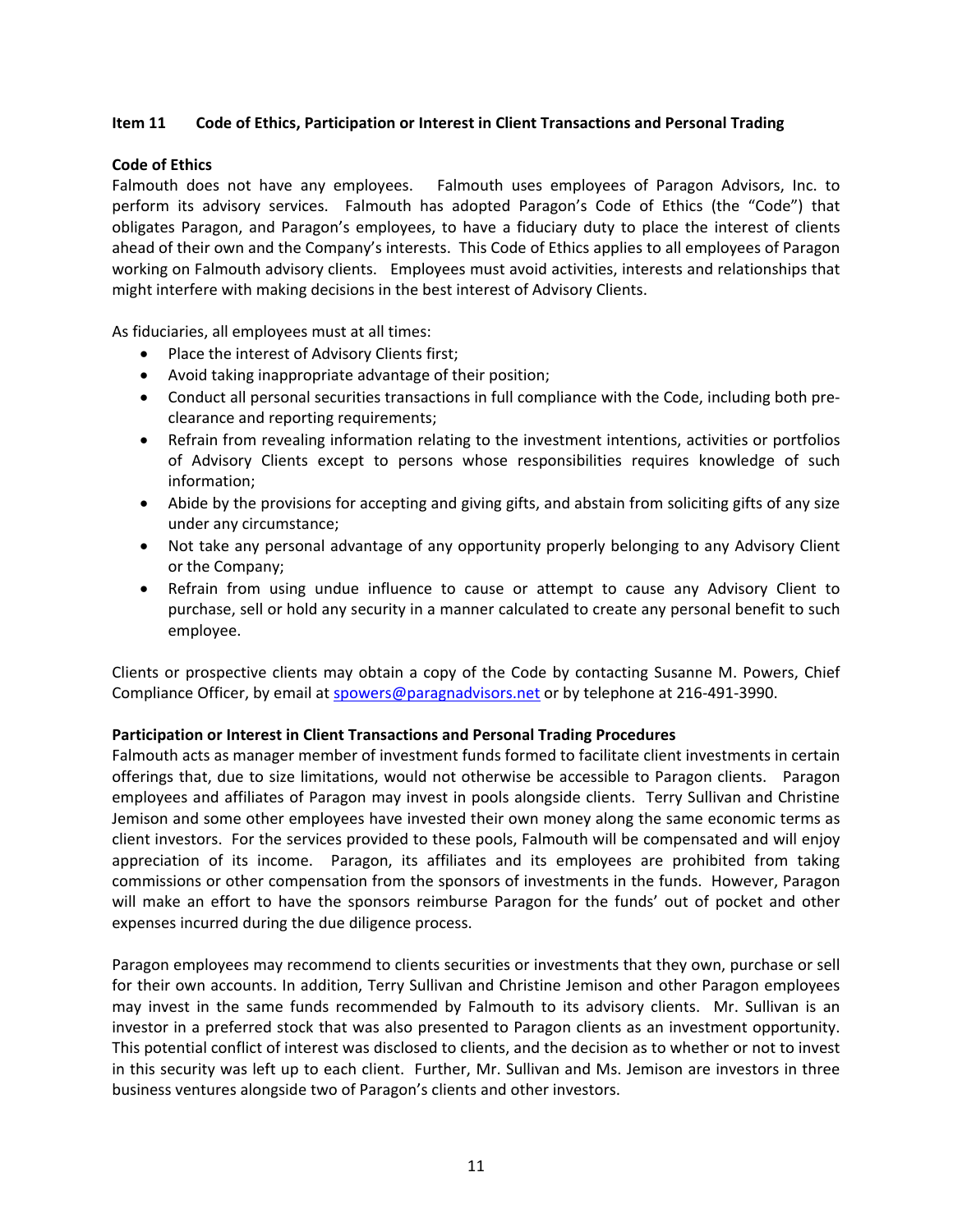As part of Paragon's Code of Ethics, all employees are required to disclose such investments and all reportable transactions to the Chief Compliance Officer (CCO). The CCO reviews and monitors these transactions on a regular basis in order to detect and prevent breaches of fiduciary duty, and to avoid potential conflicts of interest in connection with employees' personal trading activities. Furthermore, Paragon's Code of Ethics requires that employees obtain pre‐approval from the CCO before purchasing any security of which an advisory client is considered an insider, or any security in a private placement, including investments in investment funds managed by Falmouth.

If the CCO determines that an employee has committed a violation of the Code, the Company may impose sanctions and take other actions as it deems appropriate, including a letter of caution or warning, suspension of personal trading privileges, suspension or termination of employment or monetary fine.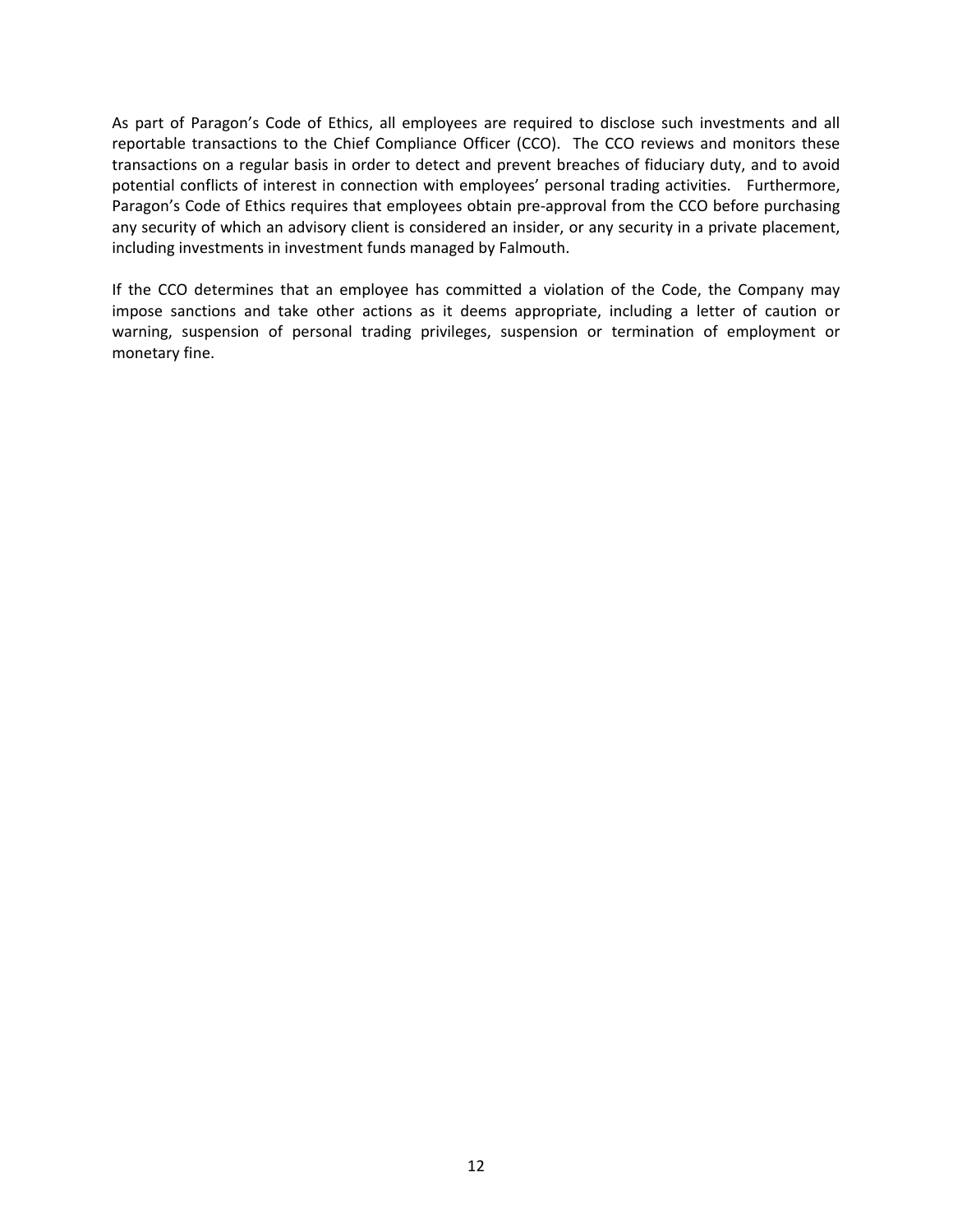#### **Item 12 Brokerage Practices**

Falmouth has the discretionary authority to invest each fund's assets in managers which it deems appropriate in achieving the goals of each fund. In most cases, Falmouth discloses in advance what managers it expects to utilize in achieving its objectives. However, the final determination of the managers is made by Falmouth. In addition to selecting the managers, Falmouth determines how much of each fund's capital is allocated to the respective managers. Finally, in certain circumstances, Falmouth may select brokers and negotiate commission rates for transactions made within each fund based upon competitive commission rates Falmouth has negotiated with other brokers. Falmouth will select brokers best suited to the advisory client's needs based on the size of account, services provided and competiveness of commissions.

Falmouth's affiliate, Paragon, does recommend brokers to clients where appropriate. Paragon will recommend a broker best suited to the client's needs based on the size of account, breadth of services provided and available investment products, reputation, financial strength and stability, and competitiveness of commissions.

One such broker and qualified custodian that Paragon often recommends to clients is Charles Schwab & Co., Inc. (Schwab), a registered broker‐dealer, member SIPC. Paragon and Falmouth are independently owned and operated and not affiliated with Schwab. While Paragon may recommend that clients use Schwab as custodian/broker, the client will decide whether to do so and will open an account with Schwab by entering into an account agreement directly with them. Paragon does not open the account for the client, although we will assist clients in doing so. Please refer to Paragon's Form ADV Part II for additional information regarding its brokerage practices and costs.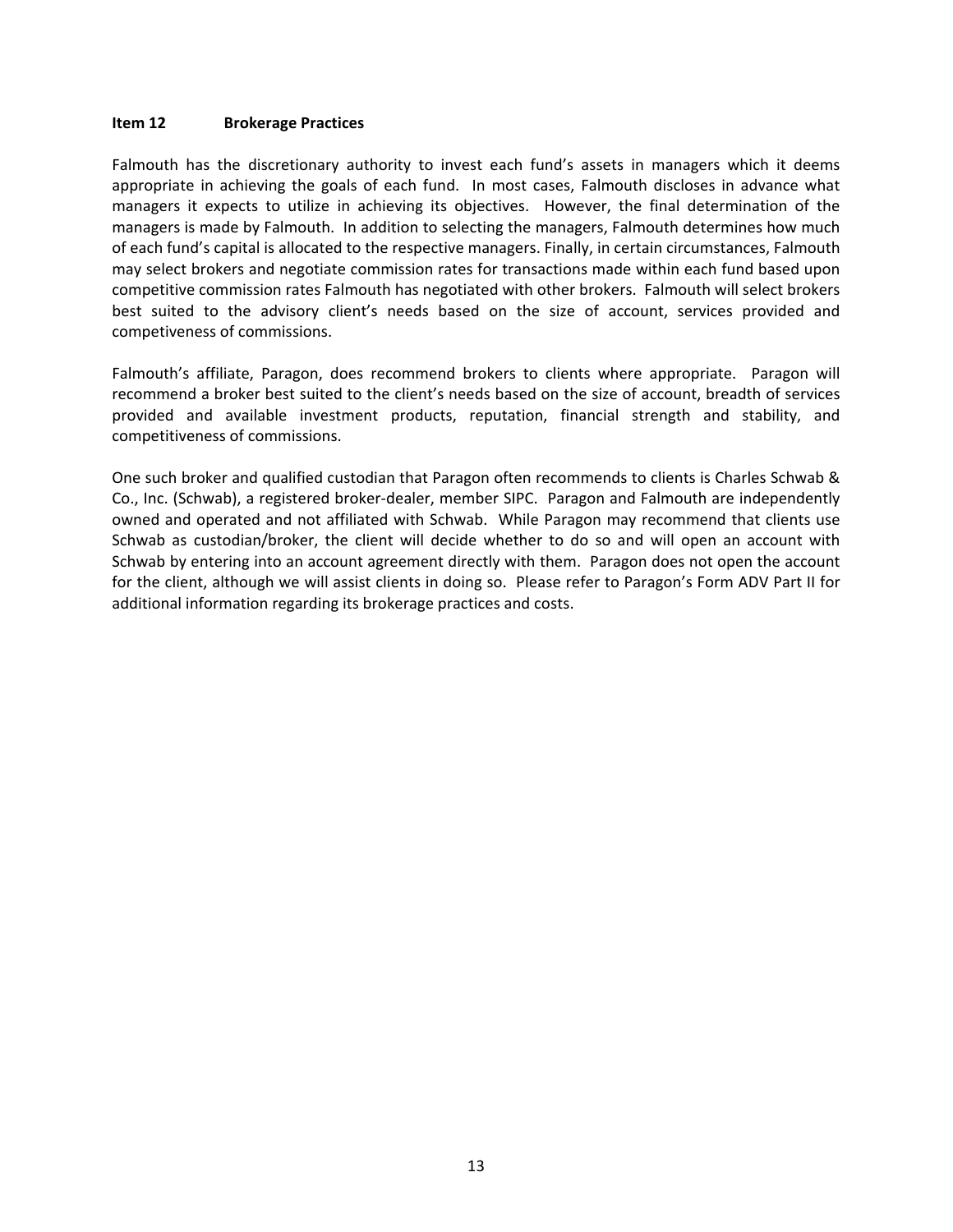#### **Item 13 Review of Accounts**

Falmouth Investment Company, Inc. reviews the financial matters of the investment funds it manages at least quarterly. The review process includes monthly bank account reconciliation, and review of check registers cash balances, correspondence from the managers in which the investment funds are invested, and financial statements for each pool.

Each pool is supervised by several employees responsible for the monitoring and managing the funds. Terry Sullivan (a Certified Public Accountant "CPA") is involved in the global monitoring of each fund and acts as chief investment officer. In addition, Paragon provides the services of two CPA's, two investment professionals and administrative staff who spend a majority of their time providing ongoing monitoring of the funds managed by Falmouth, including accounting and administrative services.

Falmouth provides written reports on all funds it manages to investors as frequently as quarterly. In some circumstances, when information is not received in a timely manner from underlying investment managers, the reports are provided less frequently, but at least annually. Investors are provided with annual tax reporting (Schedule K‐1) and annual audited financial statements for each investment fund.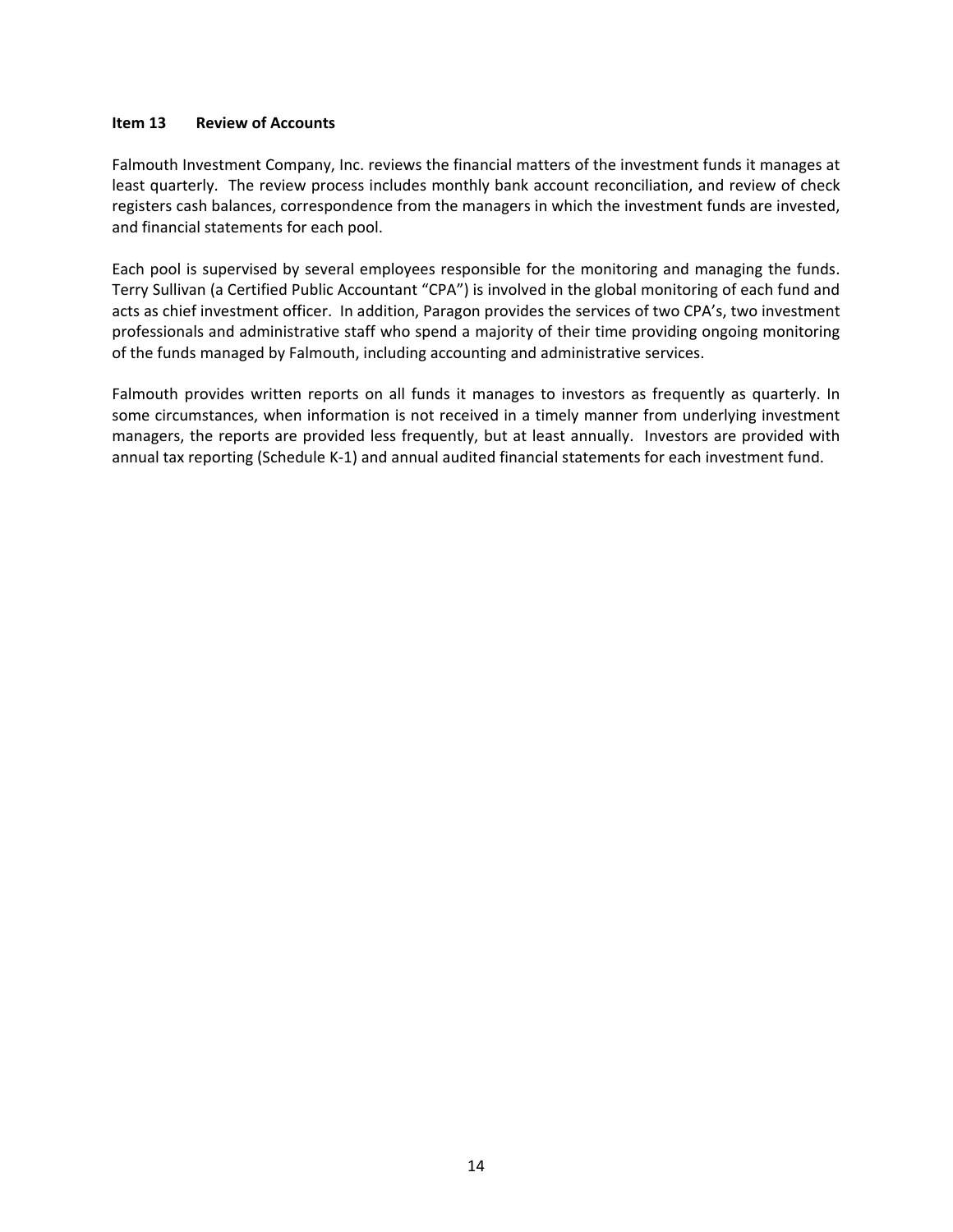# **Item 14 Client Referrals and Other Compensation**

Falmouth receives no compensation for client referrals.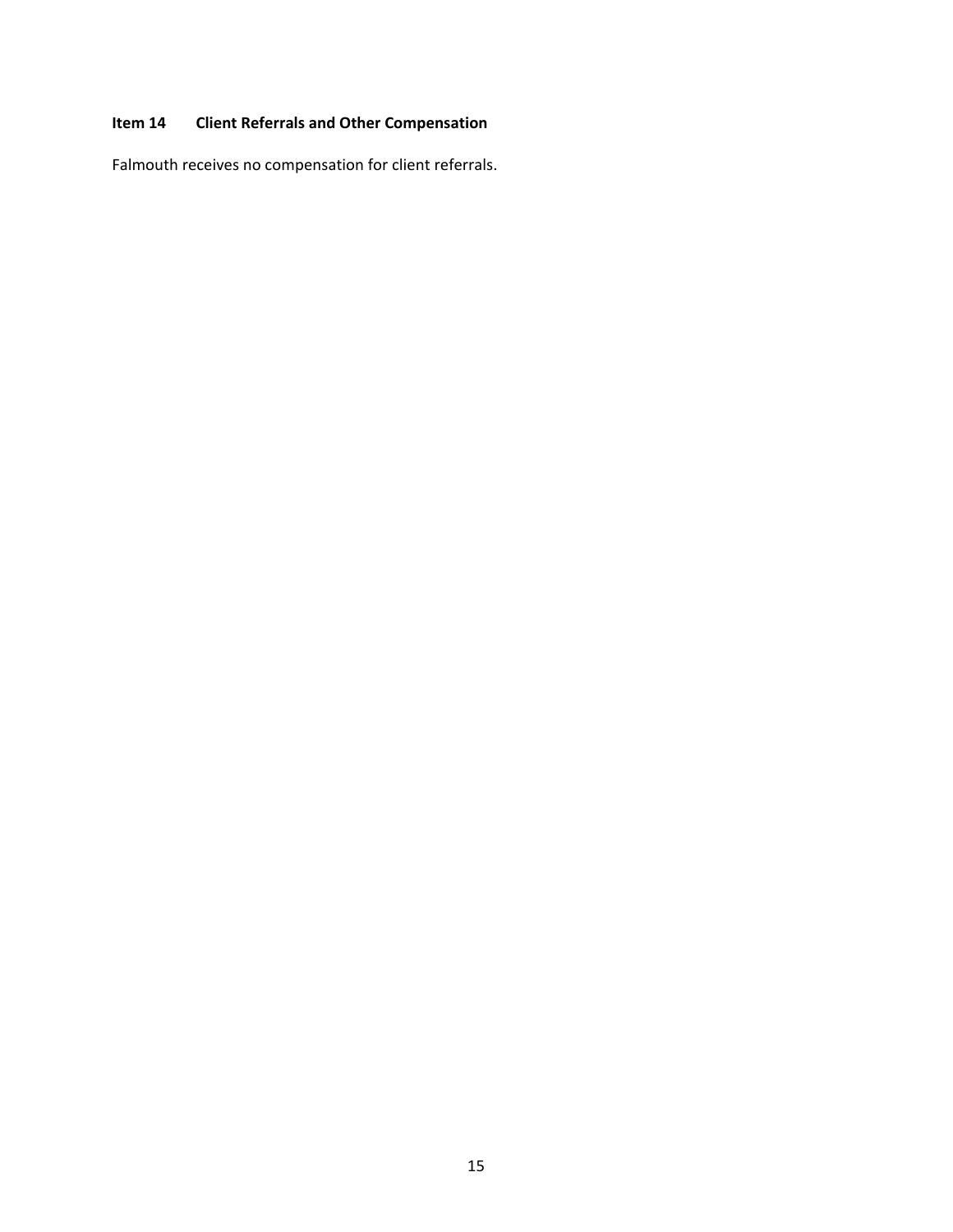#### **Item 15 Custody**

Falmouth Investment Company is the manager member for several investment partnerships in which Paragon clients invest. As manager member, Falmouth has custody of all assets held by the investment fund including cash, bank accounts and securities. As manager member, Falmouth has signature authority over client advisory accounts.

Falmouth is required to provide audited financial statements to investors in these funds by June 30<sup>th</sup> of each year.

Paragon Advisors, an affiliate of Falmouth, does not directly have custody of Falmouth's advisory client accounts. However, Paragon financial advisory clients are substantial investors in the funds managed by Falmouth. In some cases, Paragon is deemed to have custody of its financial advisory clients' accounts.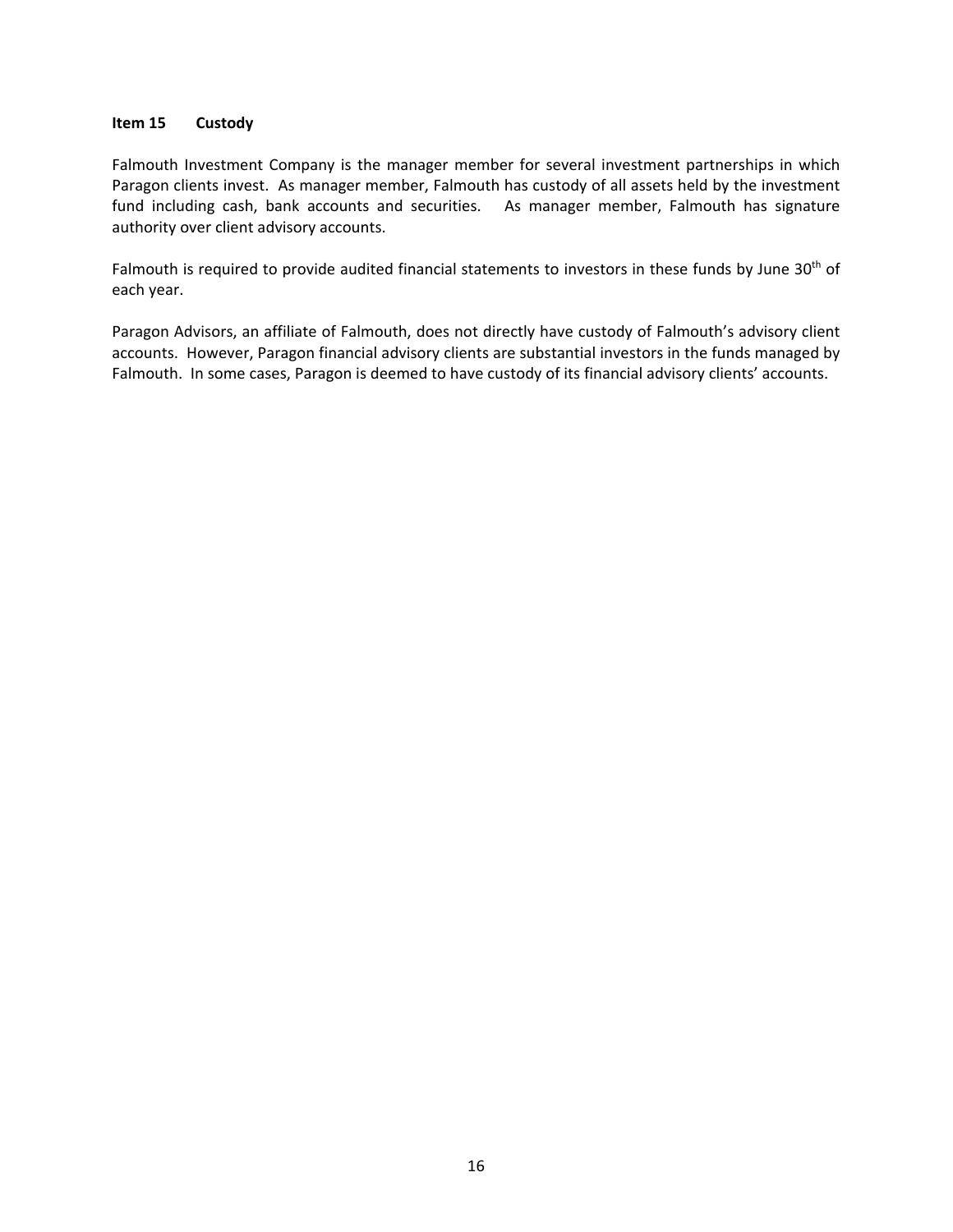#### **Item 16 Investment Discretion**

Falmouth has the discretionary authority to invest each fund's assets in managers which it deems appropriate in achieving the goals of each fund. In most cases, Falmouth discloses in advance what managers it expects to utilize in achieving its objectives. However, the final determination of the managers is made by Falmouth. In addition to selecting the managers, Falmouth determines how much of each fund's capital is allocated to the respective managers. Finally, in certain circumstances, Falmouth may select brokers and negotiate commission rates for transactions made within each fund based upon competitive commission rates Falmouth has negotiated with other brokers. Falmouth will select brokers best suited to the advisory client's needs based on the size of account, services provided and competitiveness of commissions.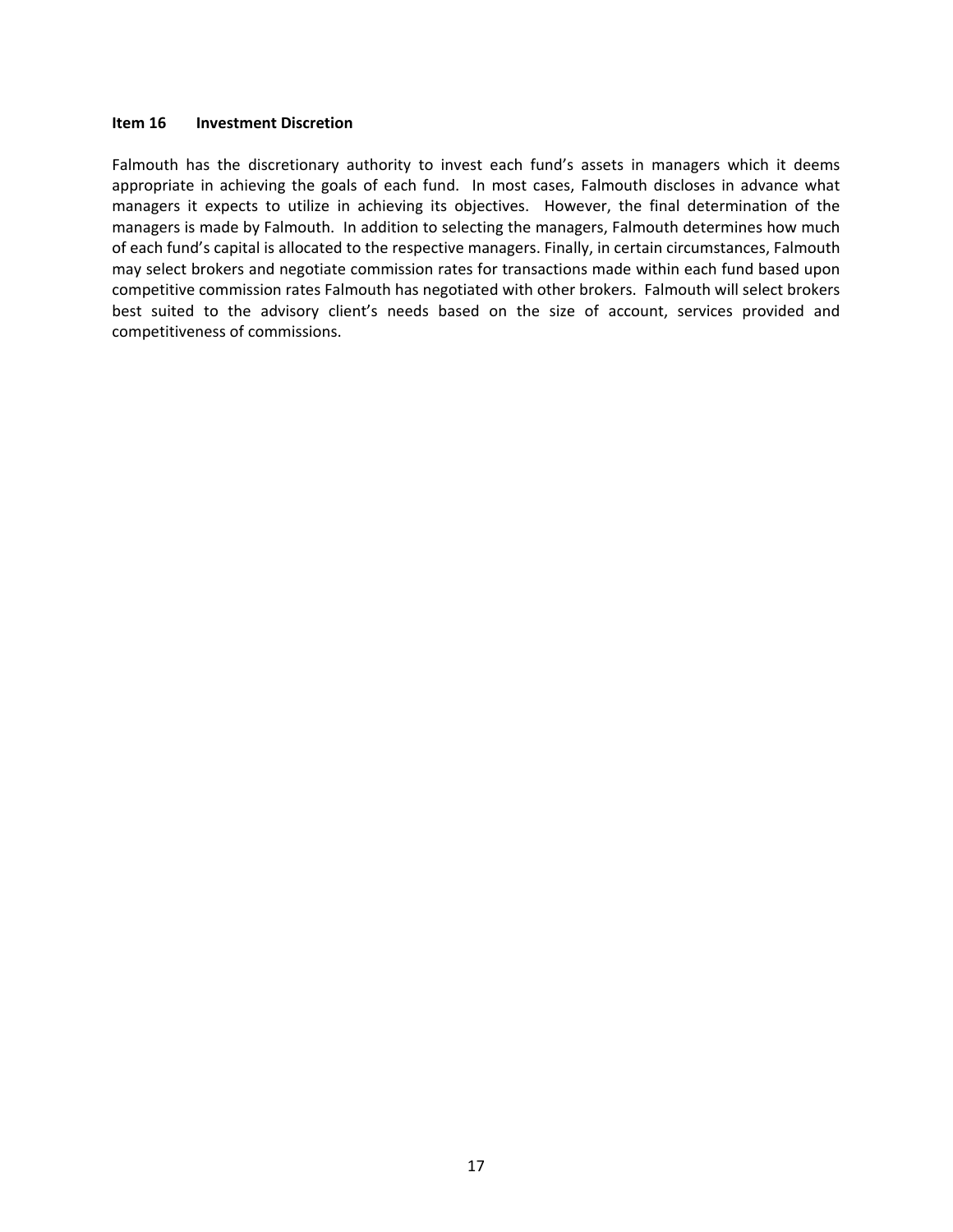## **Item 17 Voting Client Securities ("Proxy Voting")**

As manager member, Falmouth does have authority to vote proxies on behalf of advisory clients. Falmouth is responsible for receiving and voting proxies on behalf of the investment funds. Falmouth always acts in the best interest of its clients in voting of proxies, and votes all proxies with the expectation of maximizing client value.